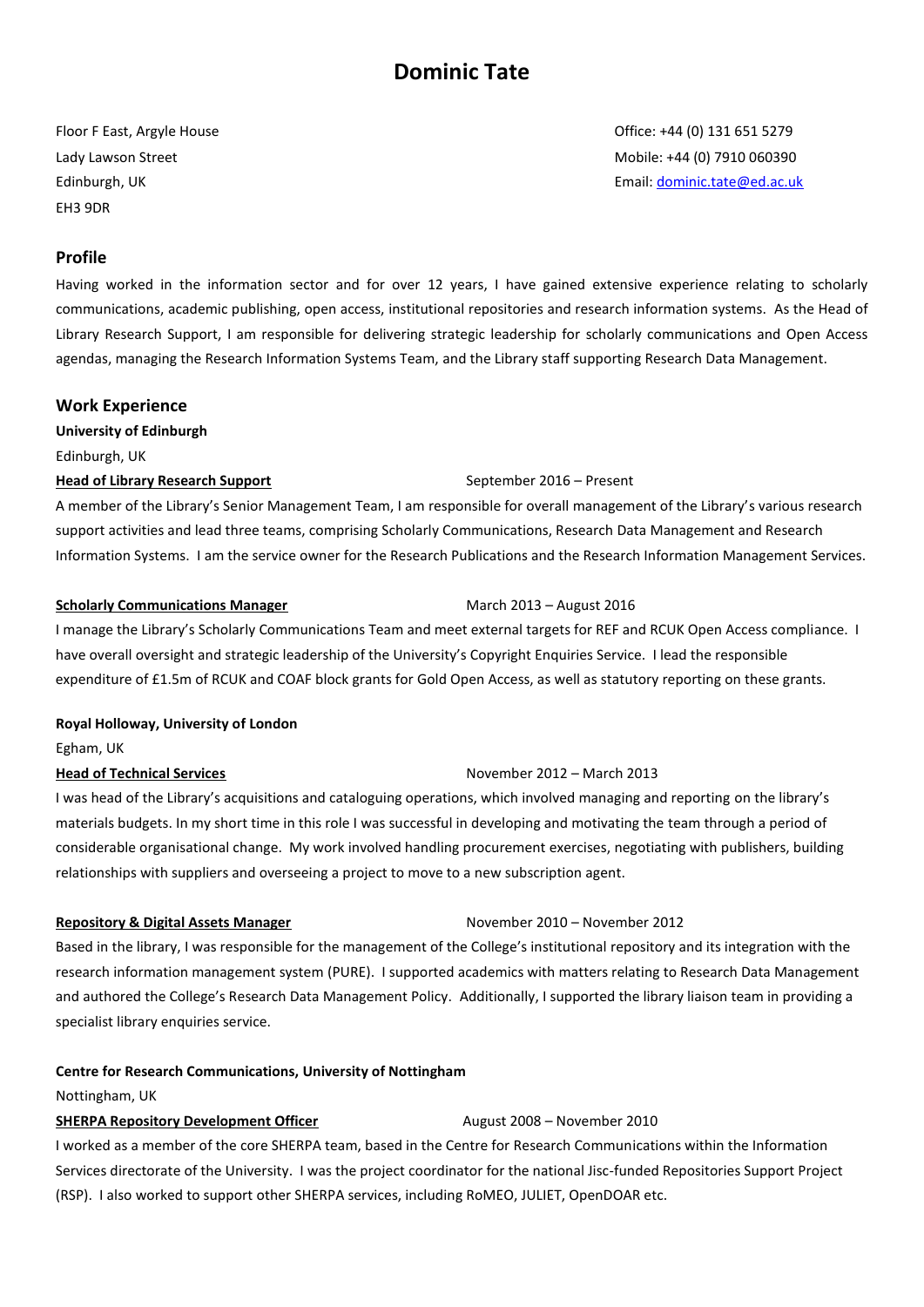### **BioMed Central Ltd**

London, UK

### **Business Development Manager** May 2005 – July 2008

I was the strategic lead on BioMed Central's Open Repository product and responsible for selling the concept of repositories and our product to a variety of stakeholders in academic, government and private sector institutions. In this role I developed influencing and negotiation skills, project management and time management skills. The role required me to work as part of a team and on my own initiative. This role also afforded me considerable commercial insight in a young, rapidly expanding business.

## **Strengths & Achievements**

**Project Management** – I have managed three externally-funded Jisc projects over recent years (LOCH, which shared best practice in OA compliance for REF, E-BASS25, which looked at patron-driven acquisition of e-books, and the high-profile national Repositories Support Project). Each project was completed on-time and on-budget.

**External Consultancy for SPARC Europe** – During the Summer of 2015, on the recommendation of the Director of RLUK, I was commissioned to research and produce a report making recommendations for the future of this European Open Science advocacy group. I presented my report to the SPARC Europe Board in Amsterdam and made recommendations about the organisation's future activities. I undertook this consultancy in my spare time, in addition to full-time work, which demonstrates my time-management skills.

**Managing REF2 during REF2014** – In preparation for the University of Edinburgh's submission, I project-managed the University Library's activities in delivering the publications component of REF2014. This went to plan and resulted in an on-time and relatively stress-free publications submission.

## **Education**

1999 – 2003 **Queen Mary, University of London** London, UK German and Linguistics BA (Hons) 2:1

I gained a first for my dissertation on the influence of the English language in German television advertising. I spent one year working as an English Language Assistant at a grammar School in Germany, and a summer as a holiday representative in Austria.

## **Committees, Groups and Memberships (External)**

- Research Libraries UK Publisher Policies and Practices Group: Member (July 2015 present)
- UK Scholarly Communications License Steering Group: Steering Committee Member (September 2016 present)
- Scottish Digital Library Consortium (SDLC) Repositories Group: Chair (May 2013 present)
- RCUK/Research Fish Interoperability Steering Group: Member (September 2016 present)
- Open Access Scotland Group: Member (September 2016 present)
- PURE UK User Group: Leadership of Repositories & Open Access sub-group (March 2013 December 2015)
- EThOS Board: Board Member (2010 2012)
- United Kingdom Council of Research Repositories (UKCoRR): Web & Publicity Officer, Committee Member (2008 2012)